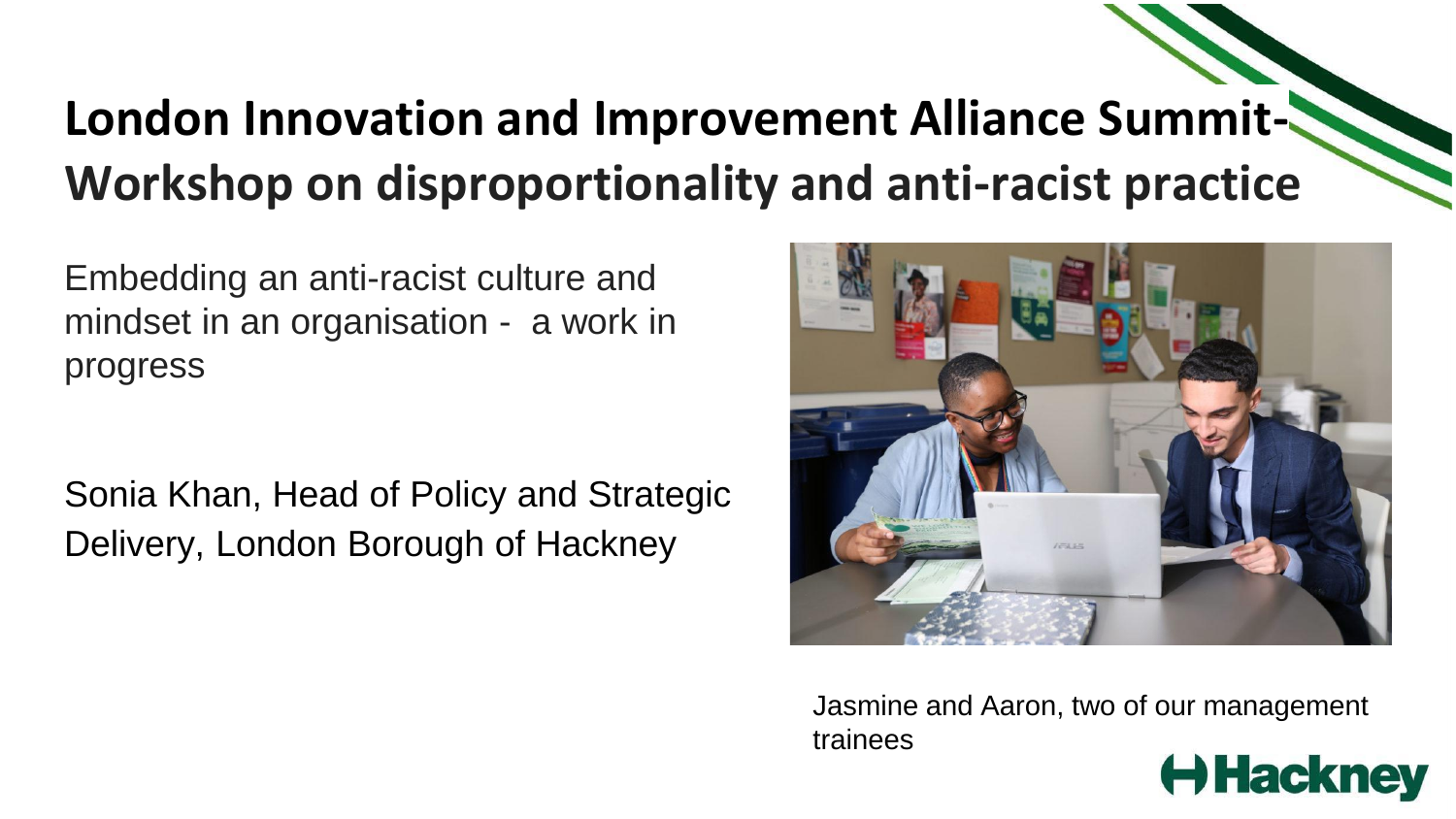# Builds on ongoing focused work since 2018 on:

#### **Genesis of work is tackling inequalities work**

- Important to understand the **moral imperative** the reality that structures and systems do not work for all
- A leadership that reflects the diversity of the population, that brings lived experience and inclusive thinking brings a different mindset, a different way of framing and forming solutions

# **Promoting workforce diversity** - **people from all backgrounds should be represented at all levels**

- Intensive period of learning, listening and co-producing solutions with hundreds of staff
- Now embedding solutions across the employee journey and into workforce / divisional plans
- Some areas putting more dedicated resource into their divisions (Children's diversity lead)

### **Promoting an inclusive leadership culture** - **so that everyone thinks and leads more inclusively**

- Based on building a network of champions who lead conversations (training, videos, talks), help design solutions (e.g. diversifying contractor base, divisional workforce plans) and provide diverse perspectives (e.g. to recruitment processes) - corporately and locally
- Also parallel programme of work in schools

# **Hack**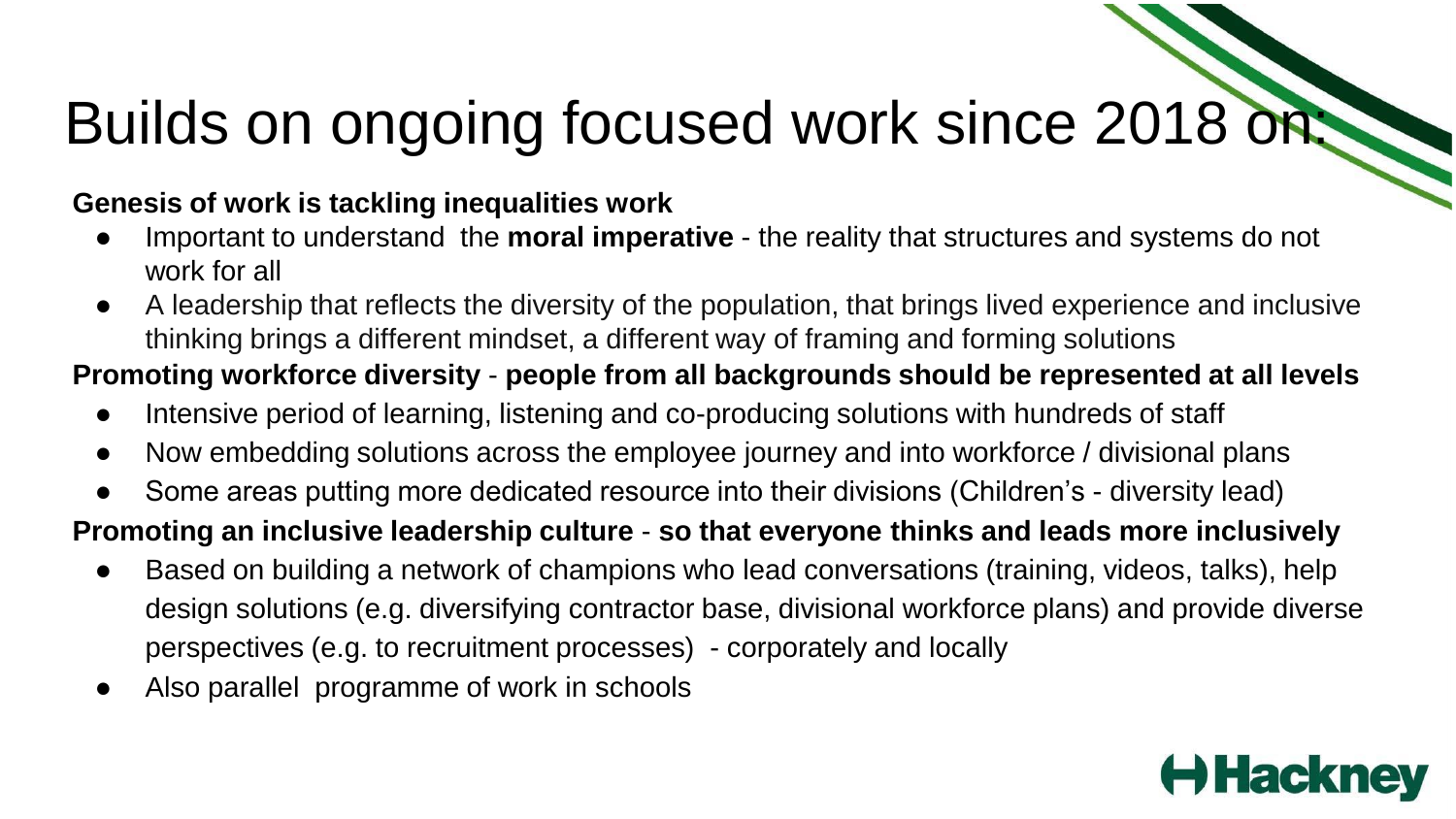# Builds on ongoing focused work since 2018



Our first cohort of inclusive leadership champions recruited, trained and engaged in 2019- we are now recruiting to expand this network

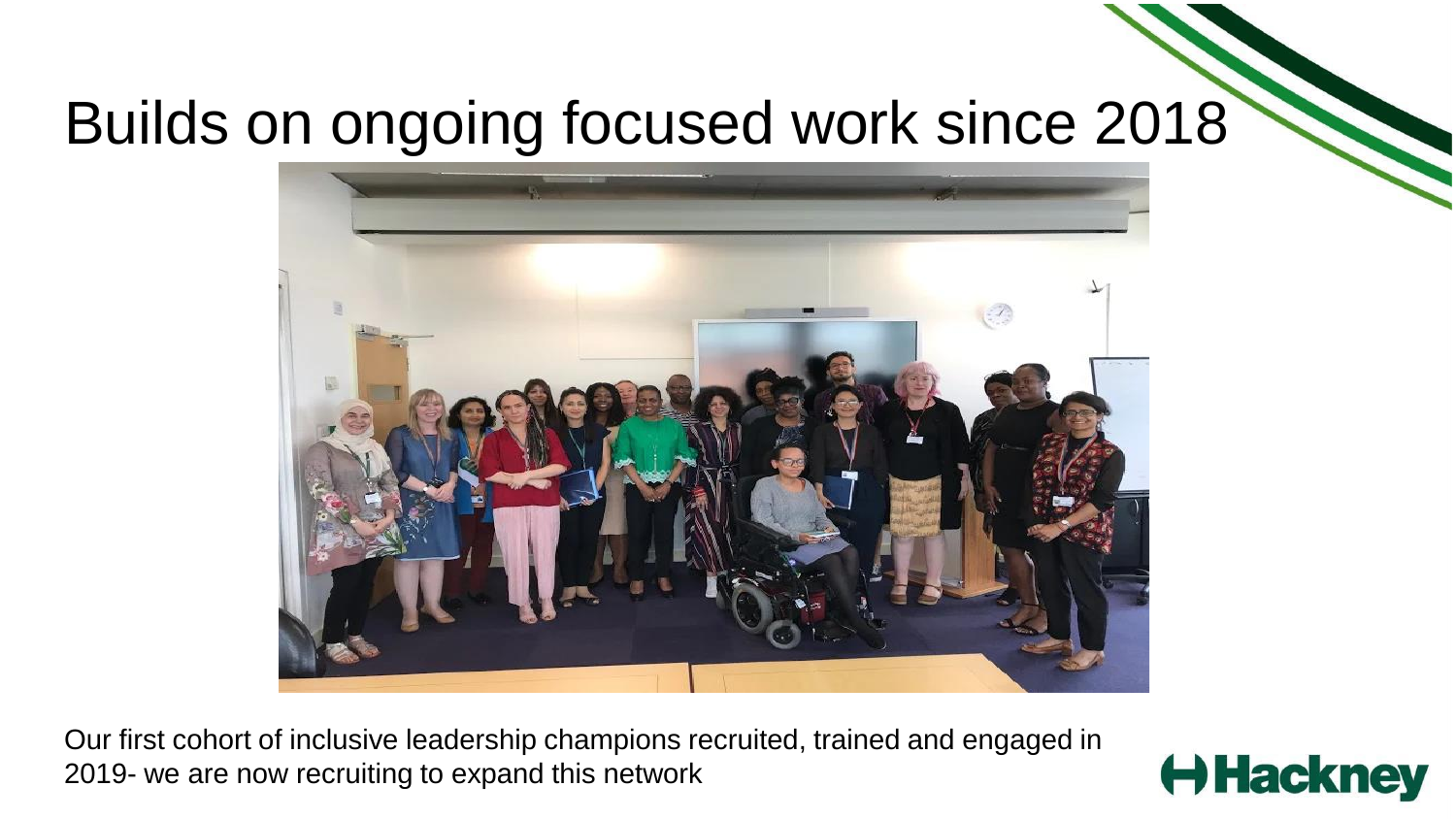# The work since 2018- the detail

- Creation of an Inclusion Champions programme with staff who would champion values of diversity, equality and inclusion, through delivering training and working with directorates to develop anti-racism plans.
- Development of in-house training modules on inclusive leadership, cultural humility and tackling institutional racism. These management courses aim to encourage greater self-awareness about inter-personal biases and preferences, so as to better understand our own culture and how this impacts our outlook and the decisions we take.
- Director led focus groups with staff from culturally and ethnically diverse backgrounds, helped us understand the way management behaviours, policies and procedures impact the wellbeing and career progression of staff and informed our current plan of action.
- Short 'think inclusive' video recordings created and shared with the workforce featuring conversations on microaggressions, challenging prejudices, intersectionality and the dynamics of power and privilege.
- Currently developing a single management standard, with an inclusive management toolkit to encourage best practice and consistency in supporting staff career progression. This toolkit will nudge managers to embed inclusive practice in everything they do to manage staff and deliver services.
- Improving our workforce data so that data is nuanced, meaningful and informs what target action might be further required.

#### **Future plans in the pipeline:**

Equalities coaching and reverse mentoring programme

Directorate level data dashboards to track progress and ensure accountability

Launching a leadership programme for senior managers to equip managers with strategies to more confidently engage those outside the organisation, and encourage inclusive procurement practices that will hopefully benefit the wider economy.

Developing a shared approach to inclusive leadership with other system leaders across the borough ackney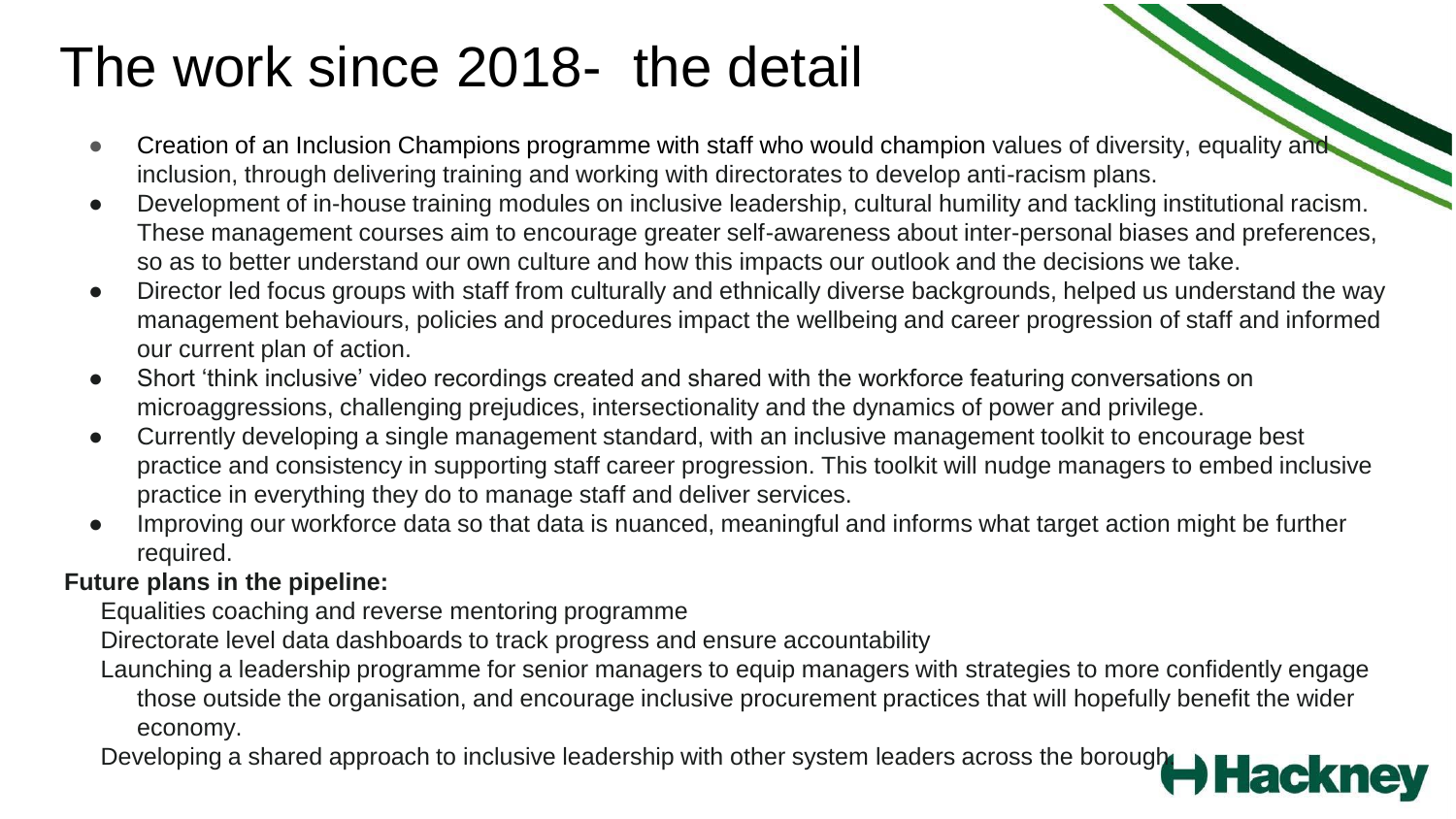# Accelerating work on anti-racism

In June 2020, we issued a clear statement setting out our commitment to anti racism and therefore to tackling structural racial inequality and systemic racism and embedded this in our corporate plan, refreshed in the light of the pandemic.

Being anti racist **does not stop at tackling conscious hatred, like racial abuse**.

The **most damaging aspects of inequality and racism are far more embedded in society and being anti racist takes a lot of work**, to see the ways that inequalities



and racism are embedded in society.<br>Rename, Reclaim Reclaim **Rename, Reclaim** Rename, Reclaim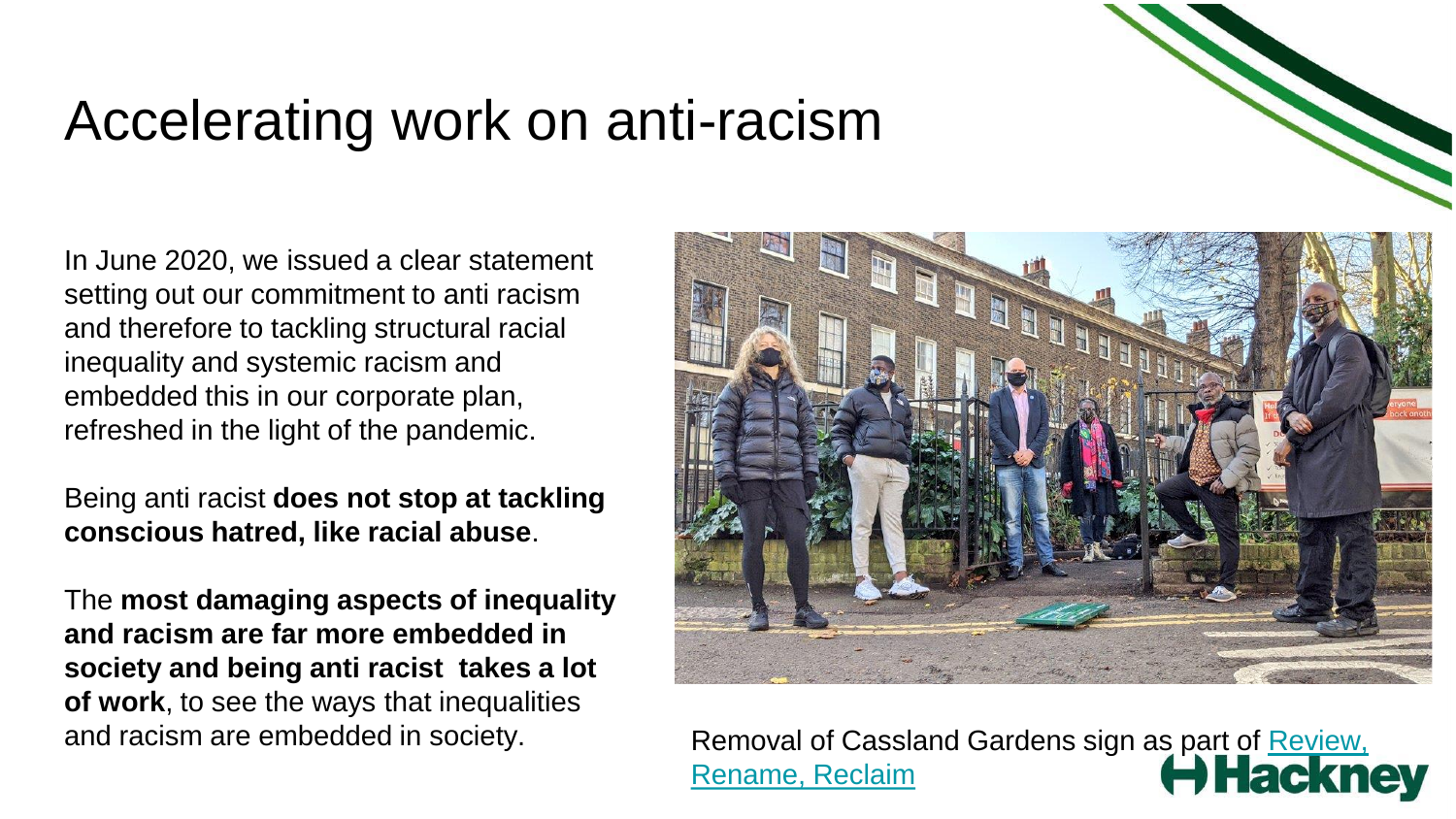# Anti-racism action plan

This is not the time for more reviews **but for action, working with communities that best understand communities and best understand the institutional changes needed**. We will now build on the work we are already progressing in the community and in the workforce, but we also need to keep listening and evolving our response.

#### **Actions are cross cutting:**

Institutional change and asset based approachese.g. curriculum

Community engagement and community relations e.g. naming review

Culture and leadership- embedded across partners e.g. anti-racist training, anti-racist ways of leading in the inclusive managers toolkit Accountability e.g. Accountability board Influence: e.g. campaigning on windrush scandal



Deputy Mayor Cllr Bramble talking to Hackney student Hackney